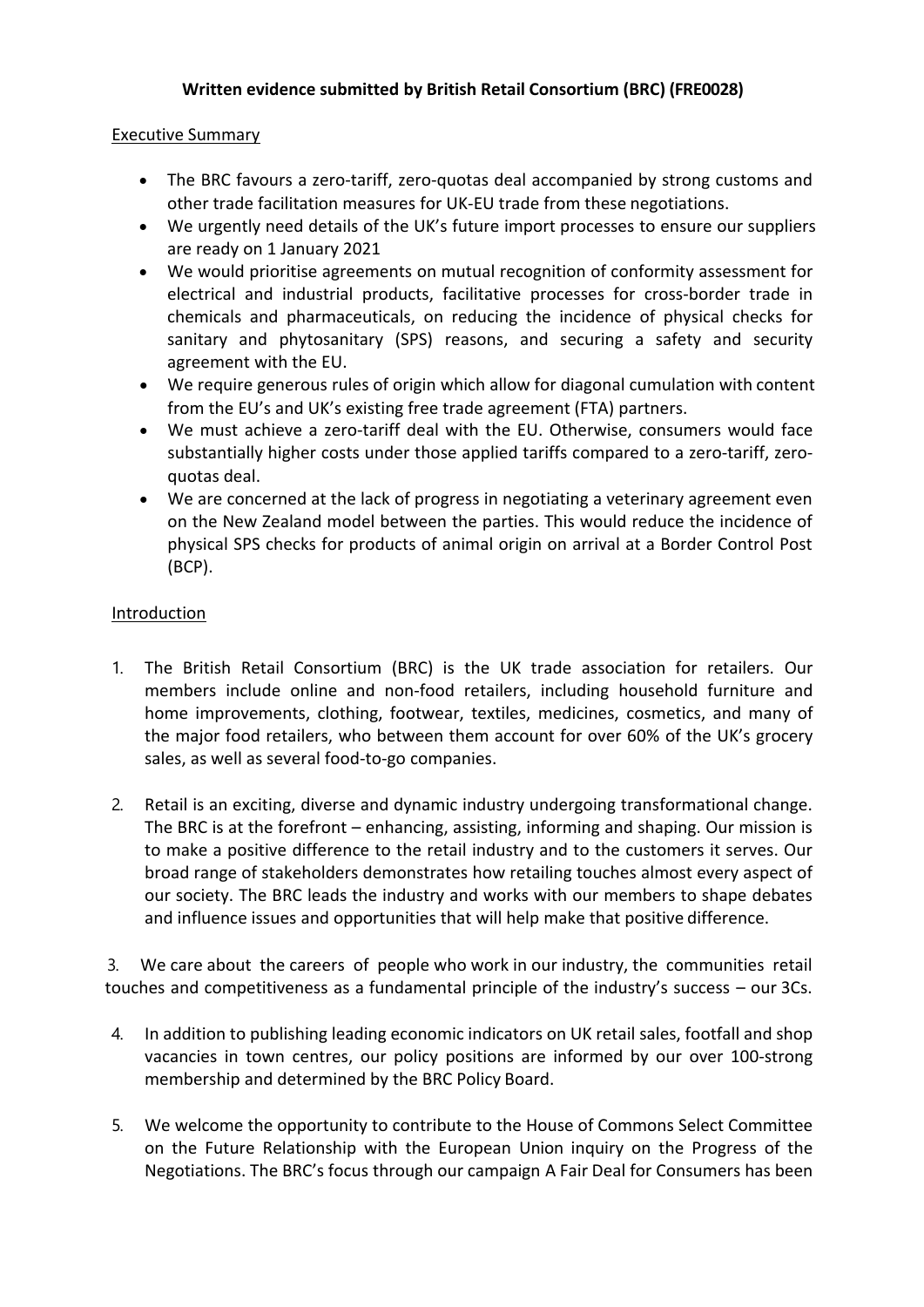to ensure UK consumers, prices, quality and availability are at the heart of the negotiations on the future relationship. Our research demonstrates why achieving a satisfactory future relationship deal is vital for consumers served by the retail industry.

## Responses to the Committee's questions:

• To what extent do the Government's negotiating aims meet the needs of your sector? What would you have preferred to be different? On which areas do you believe it should prioritise reaching an agreement?

**The UK Government's negotiating positions meet our objectives on zero-tariff, zeroquotas trade with the EU, which is vital both in terms of goods inbound to the UK and exports to the EU. 80% of our food imports are from the EU and the vast majority of those would have a tariff applied. This would put significant pressure on food prices for all UK consumers. we believe ensuring on a zero-tariff, zero-quotas outcome should be the primary focus of the remaining negotiating period.**

**We would also prioritise agreements on mutual recognition of conformity assessment for electrical and industrial products, facilitative processes for cross-border trade in chemicals and pharmaceuticals, on reducing the incidence of physical checks for sanitary and phytosanitary (SPS) reasons, securing a safety and security agreement with the EU to eliminate entry and exit summary declarations, an agreement on mutual recognition of organic food, and generous rules of origin which allow for diagonal cumulation with content from the EU's existing free trade agreement (FTA) partners (of major importance for clothing, footwear and textiles retailers).**

**We would have favoured negotiating objectives which afforded more frictionless trade in goods than is now on offer. This would have allowed for fewer checks on goods (particularly chemicals, medicines, and products of animal origin) at ports and airports and maintained the speed, quality and efficiency of supply chains from the EU to the UK which have been a feature of the recent COVID-19 outbreak in Europe.**

Given the UK and the EU's starting positions, are there any areas of reported disagreement that particularly concern you or your organisation? If so, what are they and why?

**We would be deeply concerned with a deal which had tariffs. Given the UK Government's recent UK Global Tariffs retailers and consumers would face substantially higher costs under those applied tariffs compared to a zero-tariff, zero-quotas deal.**

**We are concerned at the lack of progress in negotiating a veterinary agreement even on the New Zealand model between the parties. This would reduce the incidence of physical SPS checks for products of animal origin on arrival at a Border Control Post (BCP). An agreement on the Norway or Switzerland models would have allowed for the maintenance of no SPS checks between the EU and UK and indeed between GB and NI and prevent major compliance costs to food retailers in terms of export health certificates, which will likely be a requirement even if an agreement is nowreached.**

**We would also seek a security and safety agreement on either the Norwegian or Swiss**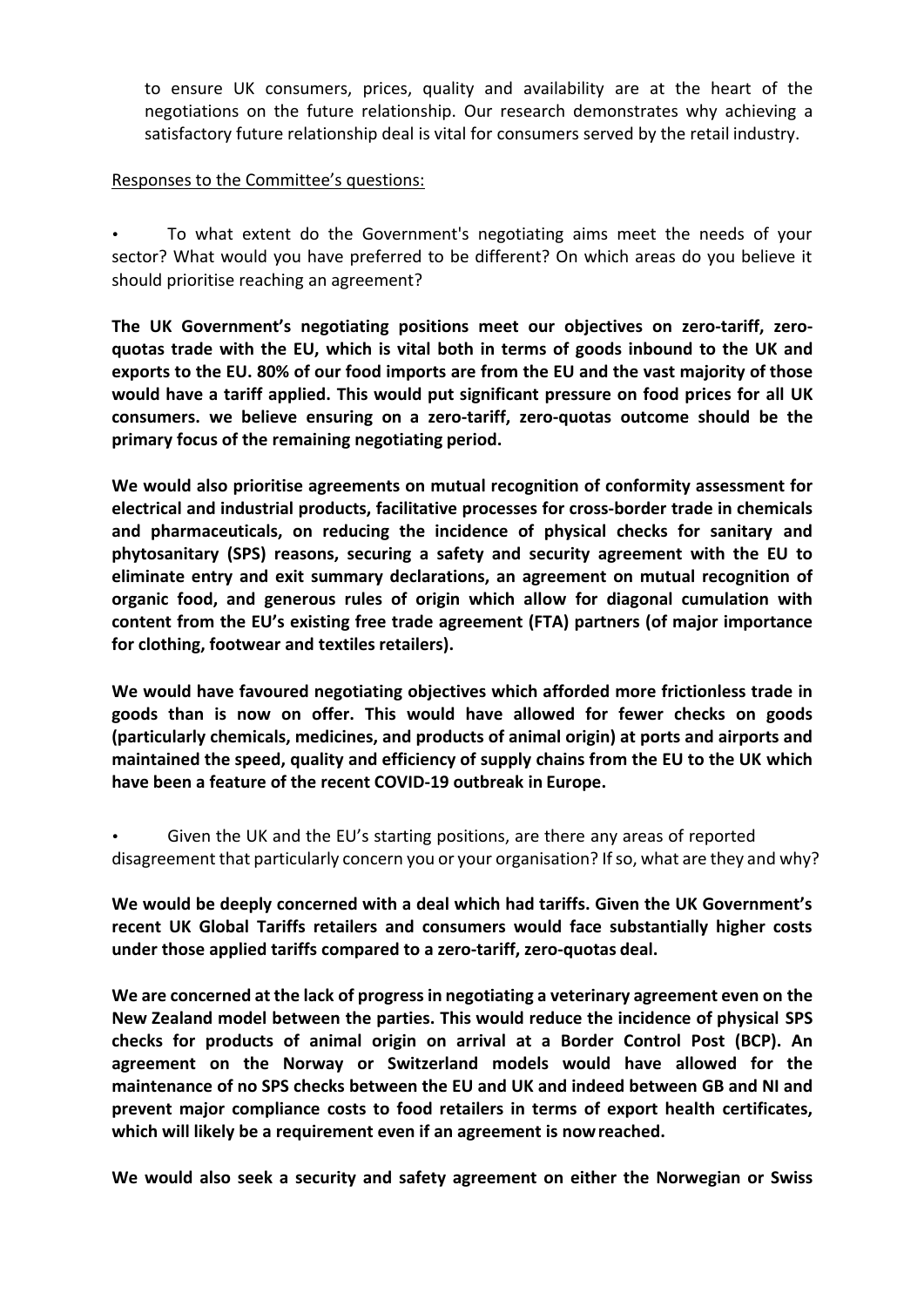**models which would eliminate the need for any exit or entry summary declarations which will involve additional costs for retailers, freight forwarders and customs agents.**

**We would also seek an agreement on mutual recognition and facilitation of trade in organic foods on the EU-Chile model.**

**We would also seek an agreement on mutual recognition on conformity assessment of particular importance for electrical and industrial goods.**

**We would also favour rules of origin between the EU and UK which allow for full cumulation of qualifying content between the UK, the EU and their present free trade agreement (FTA) partners to ensure supply and sourcing chains are not disturbed at the end of the transition period. We would favour this approach over cumulation between the UK, the EU and some of their present FTA partners to be on the basis of the Pan-Euro Mediterranean (PEM) Convention.**

The Government said it would "invite contributions about the economic implications of the future relationship from a wide range of stakeholders via a public consultation", and that this process would "begin later this spring". What are your views on this consultation? What was positive and negative about the Government's overall strategy to engage with business in advance of publishing its approach to the negotiations?

**The BRC was consulted by UK Government officials in the winter on our priorities for the future relationship negotiations. A wider consultation would be effective in making the public case for a zero-tariff,zero-quotas deal with aslittle additional red tape as possible on the cross-border movement of goods.**

**Despite the huge focus on managing the supply chain during the COVID-19 outbreak we have consistently called for greater engagement with the UK Government on preparations for trade after January 2021. Having dealt with the disruption of the COVID-19 outbreak we are acutely aware of the potential disruption to UK consumers of a thin deal with the EU or a lack of preparations to reduce border friction. We are now beginning discussions again with the UK Government, but retailers and their suppliers now face a rush to ensure supply chains are functioning by the end of the year.**

• Since the negotiations began, to what extent have you been kept abreast of developments? Have you found the updates from negotiation rounds helpful in assisting your sector to plan for the remainder of the Transition Period? If so, how?

**We have had some engagement from officials on the areas of discussion in the negotiating rounds and gleaned more information on likely positions from a comparative reading of the two initial negotiating texts from the UK Government and the European Commission. Work on preparedness within our industry has come from our analysis and advice rather than government briefings. There have been no preparedness notices for steps to take in advance of the end of the transition period issued by the UK Government for UK companies to date.**

• What steps are you taking to prepare for the end of the Transition Period? Do you have the necessary information and resources to prepare effectively? How long do you need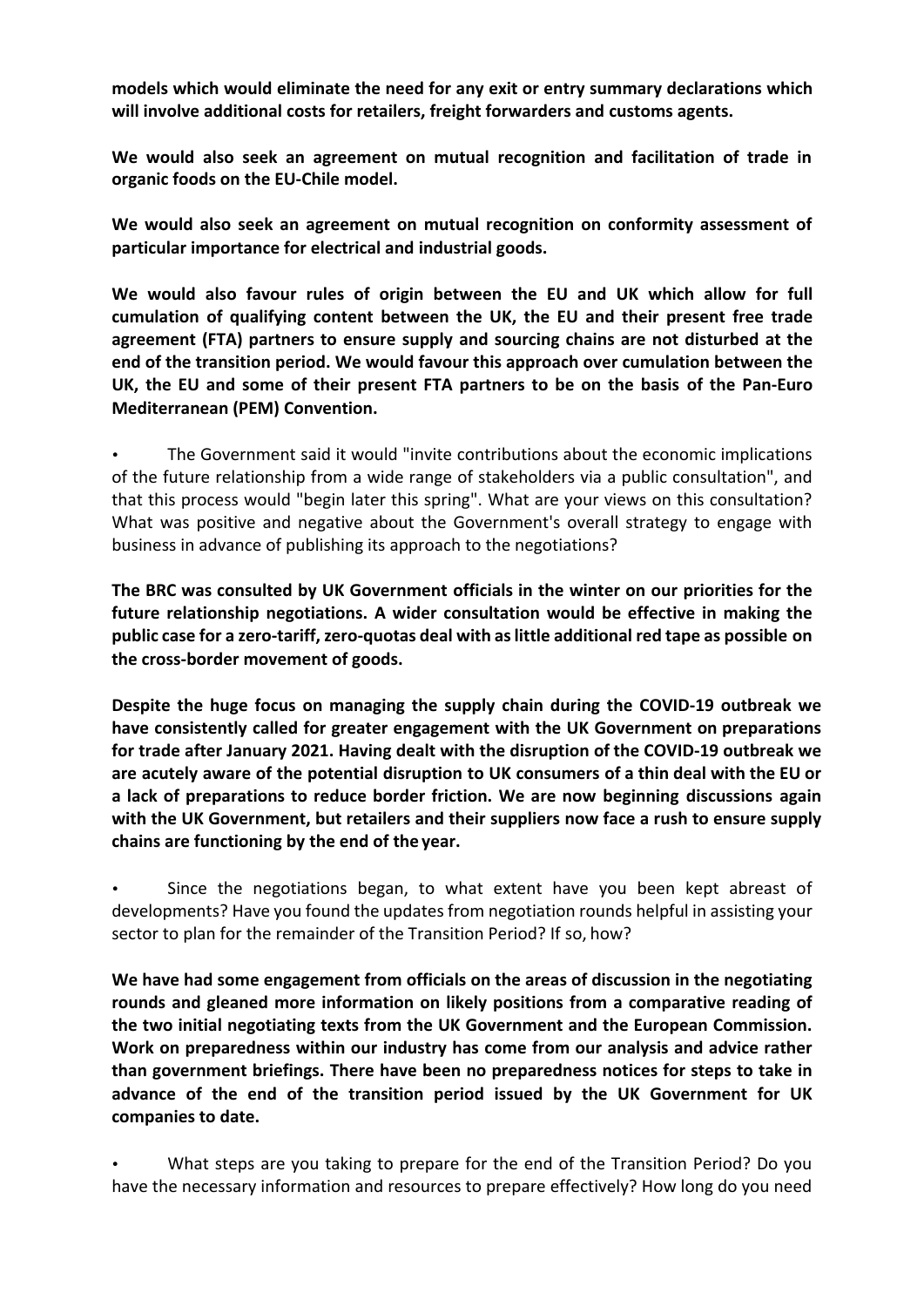once the final nature of any deal affecting your sector is known to prepare for new arrangements?

**Our members have continued to work with us to ensure they are as well prepared as possible. However, it is impossible to prepare effectively when we have no visibility of the regulations we will face at the borders. Time isrunning out quickly for our members as they need to make appropriate changes to their systems and ensure their suppliers are also ready for next January. Whilst they had prepared for no deal that was never going to mitigate the huge problem they would have faced and currently they find themselves in a similar situation.**

**It is clear that with or without an agreement that customs declarations will be required and that EU-GB goods transactions will be treated as imports for VAT purposes. We still have no clarity on the precise forms, paperwork or databases or fields in software to be used to be compliant with new cross-border trading rules. On other areas there is even less clarity, such as on the requirements for SPS controls at the EU and UK borders, rules of origin, safety and security arrangements on goods, Common Transit Convention processes, and of course tariffs. Adjustment periods for each specific regulatory or border change will vary, but across the piece a period of at least 6 months appears necessary to bring IT, training, and company processes into the place to make the exit from the transition period arrangements work.**

• How prepared is your business for the possibility of leaving the Transition Period without a trade deal in place on 1 January 2021? What discussions are you having with EU business partners in order to make contingency plans?

**Preparations for leaving without a deal are limited. Although all retailers prepared for this several times before they were also aware issues outside their control, such as huge delays at the borders would mean they could only mitigate the problem. The problem remains that most food travels across the short straits and the likely disruption at those ports of leaving without a deal would have a significant impact on UK consumers. Difficulties in relation to VAT and customs duties are acute in relation to delivery duty paid modes of goods supply.**

• How much progress would you need to see at the high-level summit in June to give confidence that a deal will be done? If it appears in June that a trade deal looks unlikely, how do you expect this to affect business behaviour? How important is an FTA to your sector versus trading on WTO terms?

**If there is no extension to the transition period (as appears to be the UK Government's position) we would anticipate no agreement until at least October. Our member companies will therefore have to prepare for expiry of the transition period with the strong possibility that a deal may not emerge until two or three months to go until expiry. Prudent firms therefore have to assume the worst-case scenario and prepare as best as possible for that. If an agreement or a no agreement scenario with mitigations makes trading terms easier that would be a bonus but would still involve additional preparation time until the new agreement could be properly implemented.**